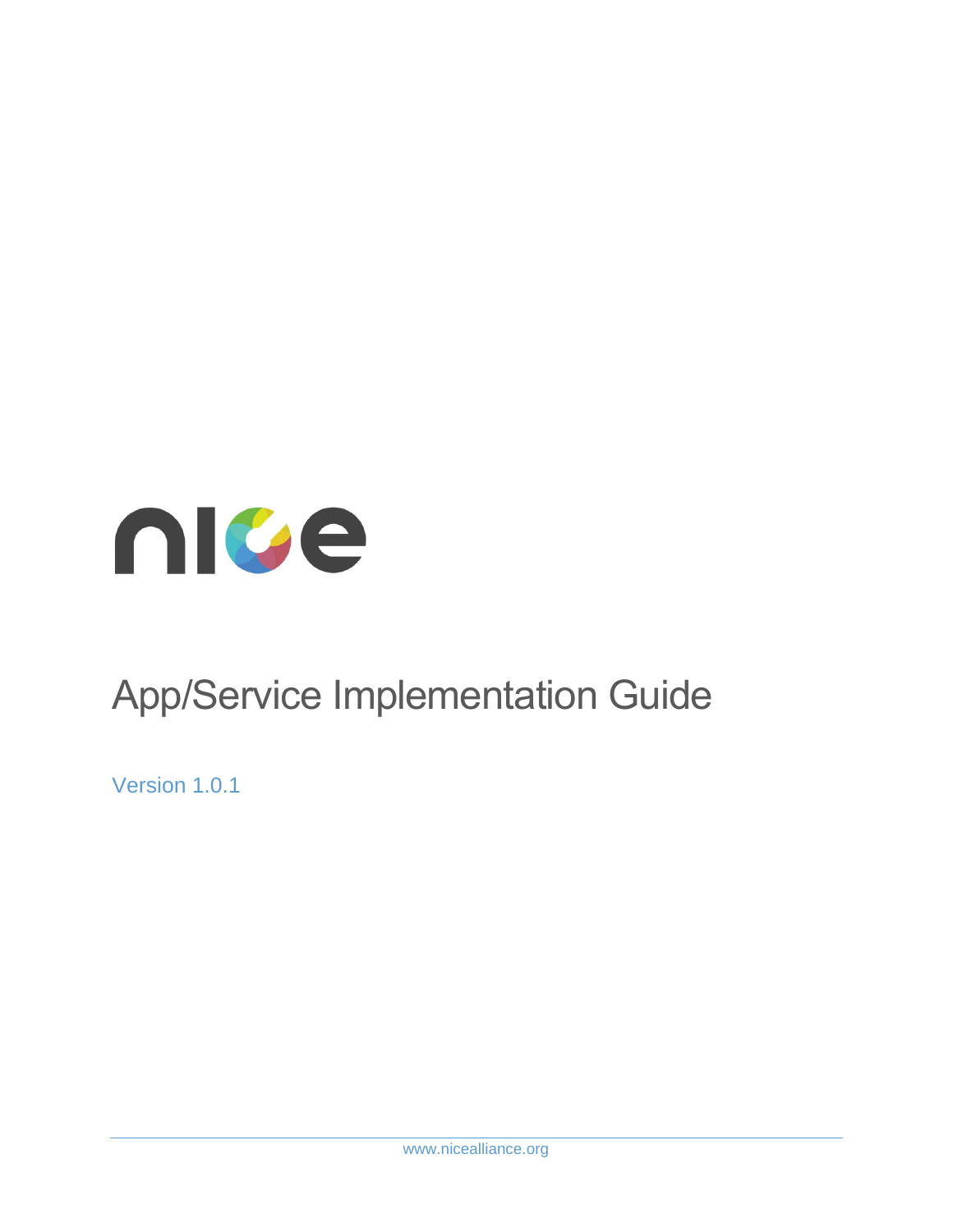Copyright 2019 NICE Alliance Promoters and other contributors to this document. All rights reserved. Third-party trademarks and names are the property of their respective owners.

Recipients of this document may copy, distribute, publish, or display this document so long as this copyright notice, license and disclaimer are retained with all copies of the document. No license is granted to modify this document.

THIS DOCUMENT IS PROVIDED "AS IS" AND WITHOUT WARRANTY OF ANY KIND. THE NICE ALLIANCE PROMOTERS AND ANY CONTRIBUTORS MAKE OR HAVE MADE NO REPRESENTATIONS OR WARRANTIES WHATSOEVER EXPRESS OR IMPLIED, STATUTORY OR OTHERWISE, REGARDING THE CONTENTS OF THIS DOCUMENTS AND/OR USE THEREOF, INCLUDING WITHOUT LIMITATION, ANY REPRESENTATION OR WARRANTY OF ACCURACY, RELIABILITY, MERCHANTABILITY, GOOD TITLE, NON-INFRINGEMENT, OR FITNESS FOR ANY PARTICULAR PURPOSE.

IN NO EVENT SHALL THE NICE ALLIANCE PROMOTERS, ANY CONTRIBUTORS OR THEIR AFFILIATES, INCLUDING THEIR RESPECTIVE EMPLOYEES, DIRECTORS, OFFICERS OR AGENTS, BE LIABLE FOR ANY DIRECT, INDIRECT, SPECIAL, INCIDENTAL, PUNITIVE OR CONSEQUENTIAL DAMAGES, ARISING OUT OF OR RELATING TO ANY USE OR DISTRIBUTION OF OR INABILITY TO USE THIS DOCUMENT (INCLUDING FUTURE UPDATES TO THIS DOCUMENTS), WHETHER OR NOT (1) SUCH DAMAGES ARE BASED UPON TORT, NEGLIGENCE, FRAUD, WARRANTY, CONTRACT OR ANY OTHR LEGAL THEORY, (2) THE NICE ALLIANCE PROMOTERS, CONTRIBUTORS OR THEIR AFFILIATES HAVE BEEN ADVISED OF THE POSSIBILITY OF SUCH DAMAGES; OR (3) SUCH DAMAGES WERE REASONABLY FORESEEABLE.

THIS DOCUMENT IS SUBJECT TO CHANGE AND UPDATED VERSIONS MAY BE DEVELOPED BY THE NICE ALLIANCE PROMOTERS.

Scenera, Inc., Nikon Corporation, Sony Semiconductor Solutions Corporation, Wistron Corporation and Hon Hai Precision Industry Co., Ltd.(NICE Alliance Promoters) contributed to this document.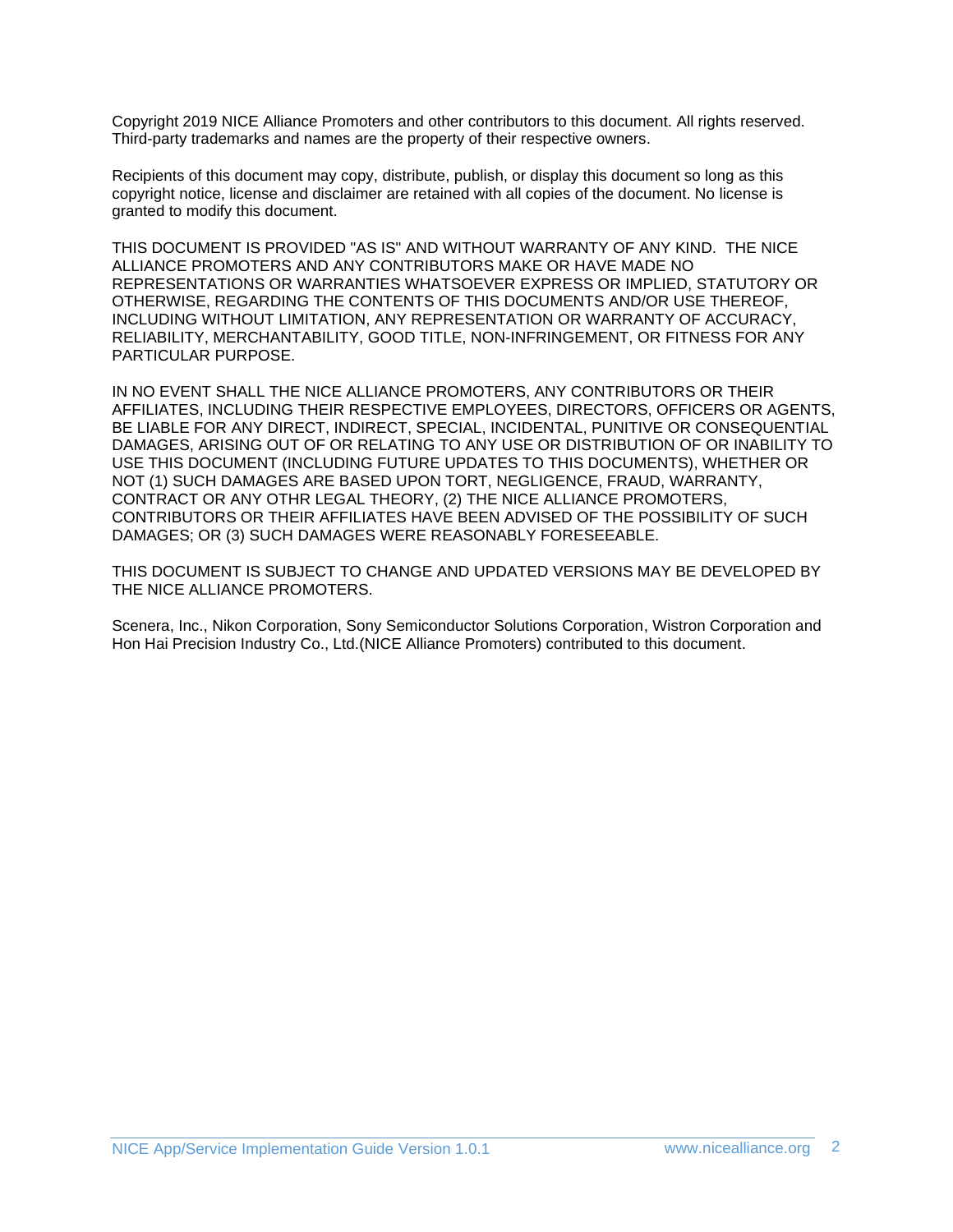# Revision History

| Version            | Date        | Comments                   |
|--------------------|-------------|----------------------------|
| 0.9 <sub>rc1</sub> | 13 Nov 2018 | First draft                |
| 0.9 <sub>rc2</sub> | 25 Feb 2019 | Second draft               |
| 0.9                | 25 Mar 2019 | Final draft                |
| 1.0                | 22 May 2019 | Final release              |
| 1.0.1              | 20 Dec 2019 | No change from version 1.0 |

## **Contributors**

| <b>Name</b>        | Company |  |
|--------------------|---------|--|
| Andrew Wajs        | Scenera |  |
| Aviram Cohen       | Scenera |  |
| Munehiro Shimomura | Sony    |  |
| Hironori Miyoshi   | Sony    |  |
| <b>Wendy Tin</b>   | Wistron |  |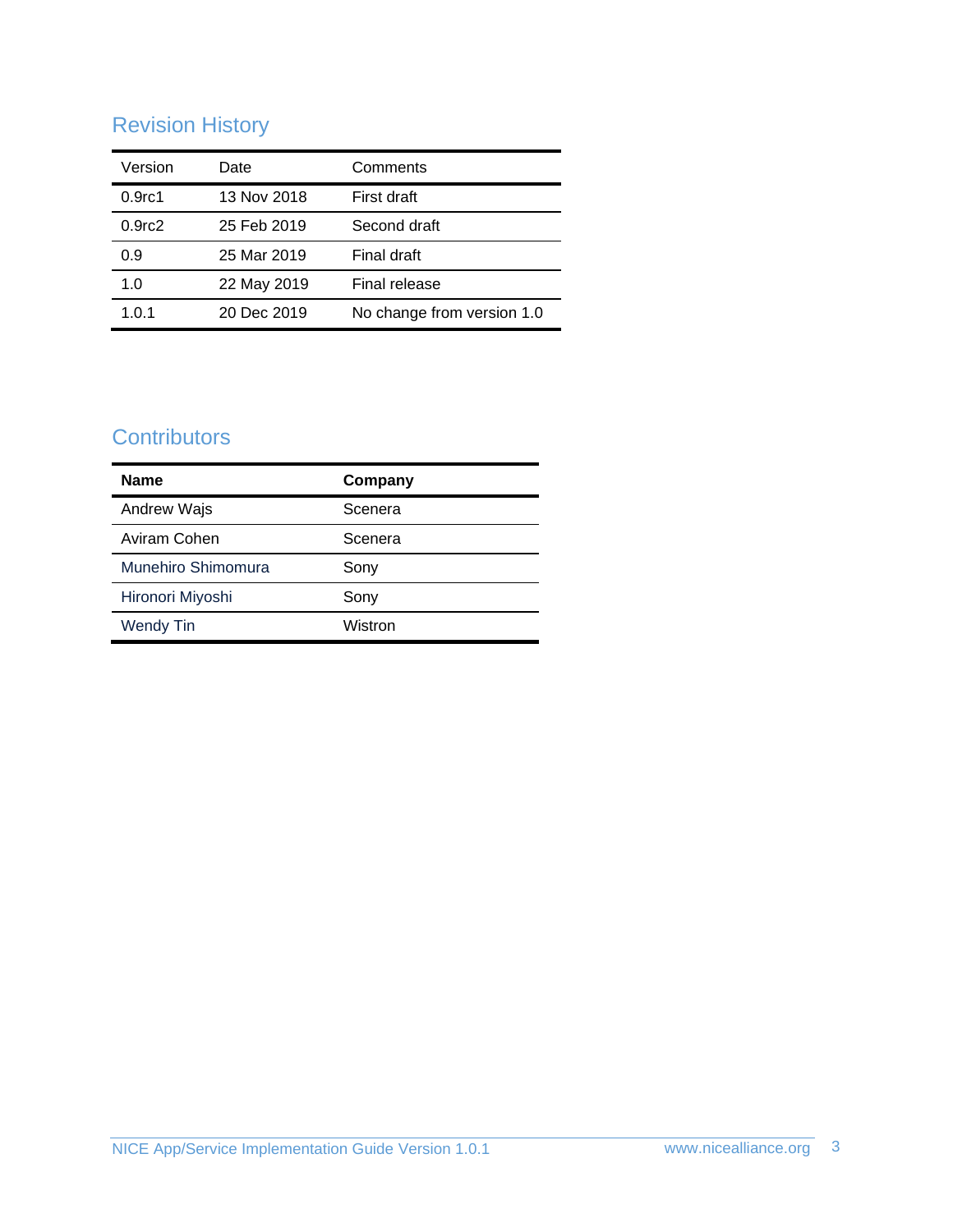# Table of Contents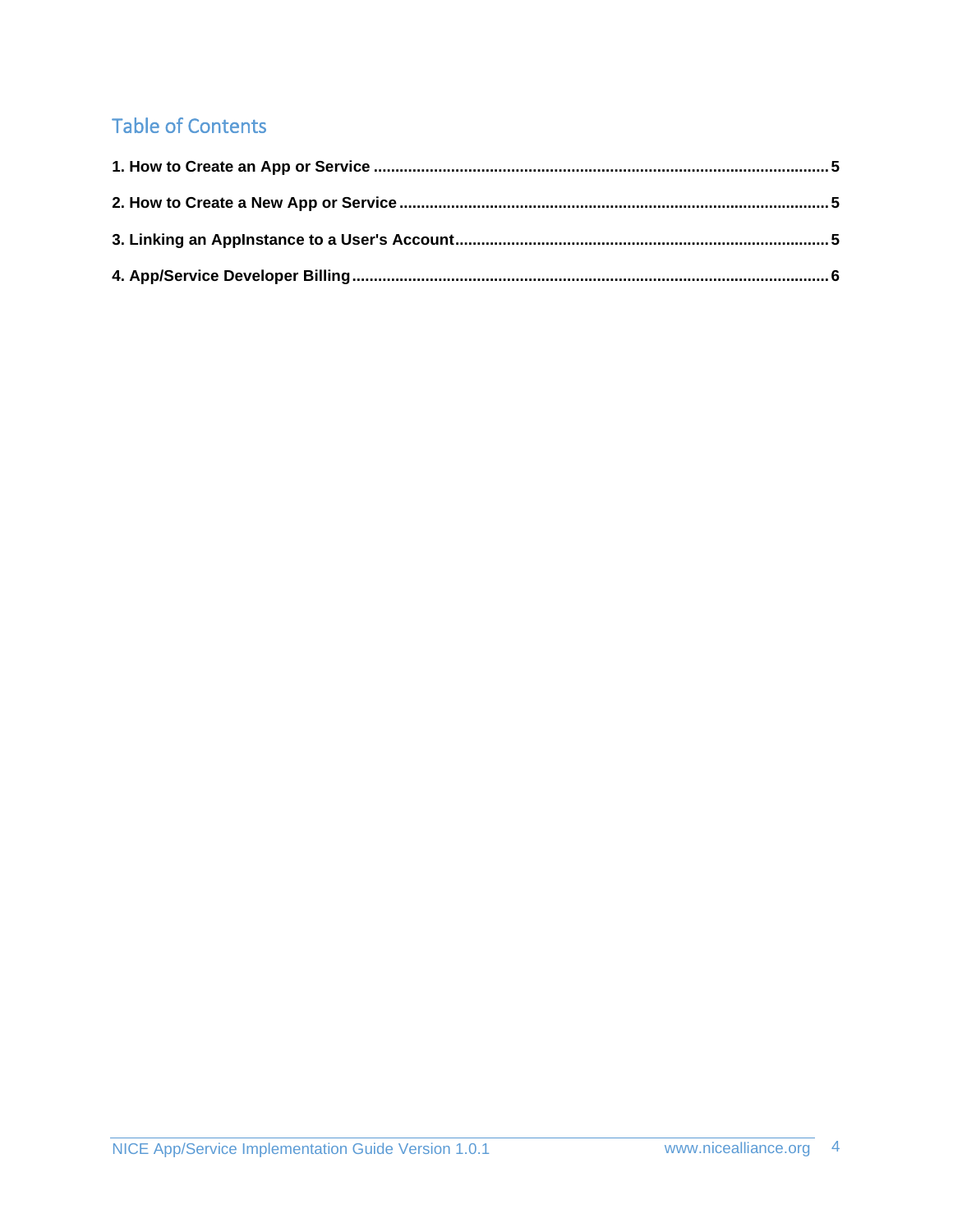### <span id="page-4-0"></span>**1. How to Create an App or Service**

To create an App/Service, NICE developer needs to register their details on the Developer Portal and to obtain an AppSecurity Object for the App/Service by following these steps:

#### **Step 1 : Registration of NICE developer account**

The developer registers a user account on the NICE Developer Portal.

#### **Step 2 : Enter developer's information**

The developer fills in contact information, for example: phone number, email address. The Developer may also add payment information to enable usage of paid services.

#### **Step 3 : Obtain AppSecurity Object per App/Service**

The developer enters the following information per App/Service:

- Business Model:
	- o Purchased or trial version of App/Service.
	- $\circ$  Business model for the App/Service, including whether the App/Service is a paid for App/Service, free or subscription based.
	- o Pricing information for the App/Service.
- Application platform: Android, iOS & WebApp
- Name and description of the App/Service.

NICE Developer Portal generates the AppSecurity Object when this information has been received.

When the App/Service calls the API, developer must include Access Token and App/Service id in request headers for service authentication.

The developer may change the purchase options, payment method or billing address. The developer may check the account information in the NICE Developer Portal, including payment condition, app id etc.

Once this process has been completed, the App/Service is now available to be linked to an End User's account using the AppSecurity Object. This is described in the section entitled "Linking an App/Service Instance to a User's Account".

### <span id="page-4-1"></span>**2. How to Create a New App or Service**

First log into the Developer Portal and for each new App/Service the developer must request a new AppSecurity Object and enter the relevant information per App/Service as defined in Step 3.

### <span id="page-4-2"></span>**3. Linking an AppInstance to a User's Account**

The User may download an App/Service from an App Store (for example Google Play, Apple App Store or any other App store). Alternatively the User may subscribe to a cloud service that interacts on their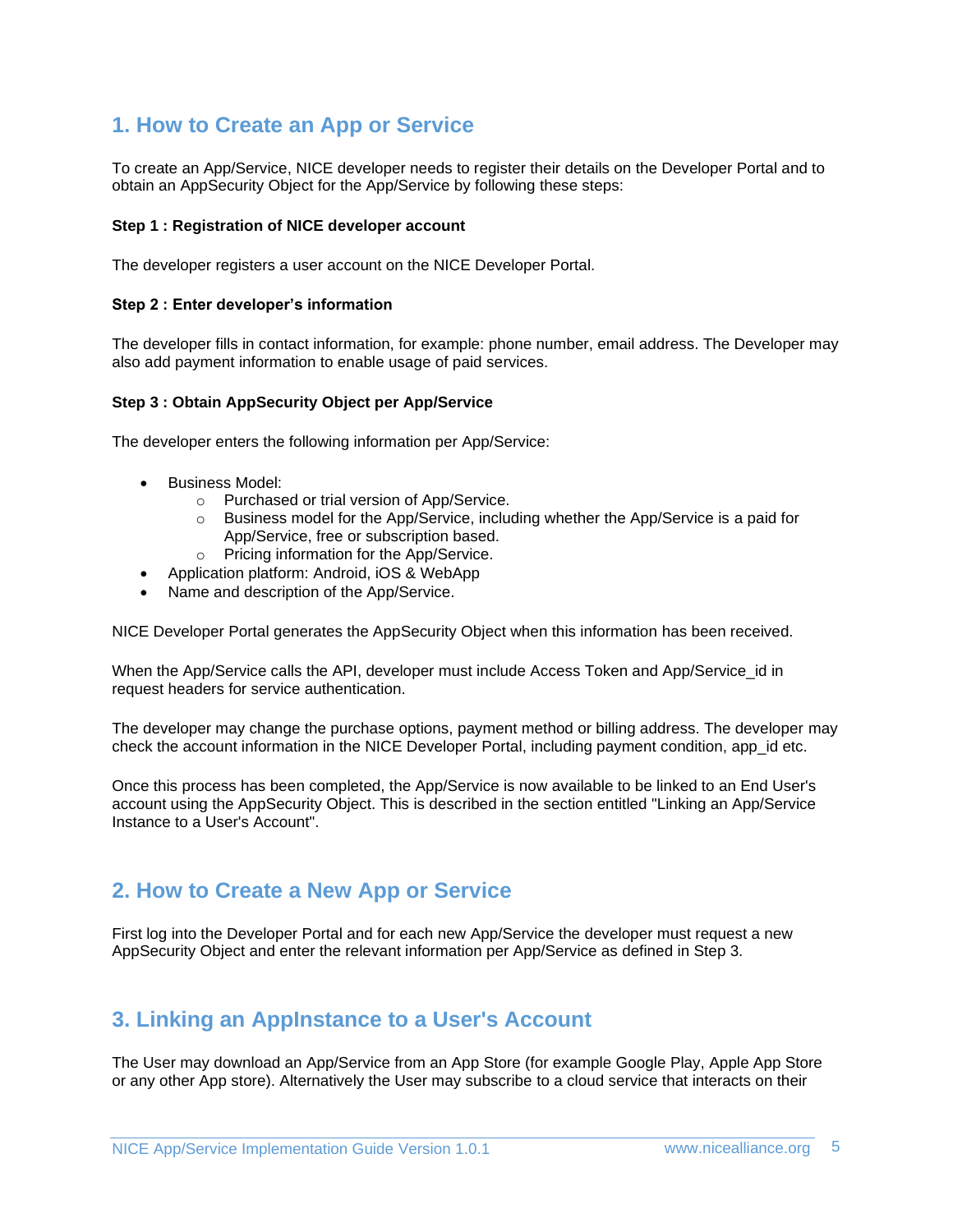behalf with their User Account on the NICE Account Service. The downloaded App/Service requires Access Tokens to access the User's account and devices. This is facilitated through OAuth 2.0.

The Account Management App is an App that is provided by the NICE Account Service and is used by the User to configure and interact with their Account on the NICE Account Service.

| <b>USER</b>                                         | NICE AS<br>ACCOUNT MANAGEMENT APP<br><b>DEVICE</b><br>NICE LA<br><b>APP</b> |
|-----------------------------------------------------|-----------------------------------------------------------------------------|
|                                                     | <b>Link NICE App to User Account</b>                                        |
|                                                     | "Request Link to User Account"                                              |
|                                                     | "Confirm App is Allowed to be Linked to Account"                            |
|                                                     | "Redirect to ACCOUNT MANAGEMENT APP"                                        |
| "Prompt User to Grant Permission or Reject Request" |                                                                             |
| "Enter ID & Password Grant APP access"              |                                                                             |
| "Grant Permission to APP"                           |                                                                             |
|                                                     | "Access Token for User Account on NICE AS"                                  |
|                                                     | "GetDeviceList"                                                             |
|                                                     | "DeviceList"                                                                |
|                                                     | "GetAppControl Object"                                                      |
|                                                     | "AppControl Object"                                                         |
|                                                     | "GetNodeList"                                                               |
|                                                     | "NodeList"                                                                  |
| <b>USER</b>                                         | <b>DEVICE</b><br>NICE LA<br>NICE AS<br><b>APP</b><br>ACCOUNT MANAGEMENT APP |

Figure 1. Link a NICE App to a User Account

Once the App/Service has been connected to the Device it can request the NodeList from the Device and set up the DataPipeline as described in the DataPipeline Usage Guide.

### <span id="page-5-0"></span>**4. App/Service Developer Billing**

The following diagram shows the process for the App/Service Developer using NICE services.